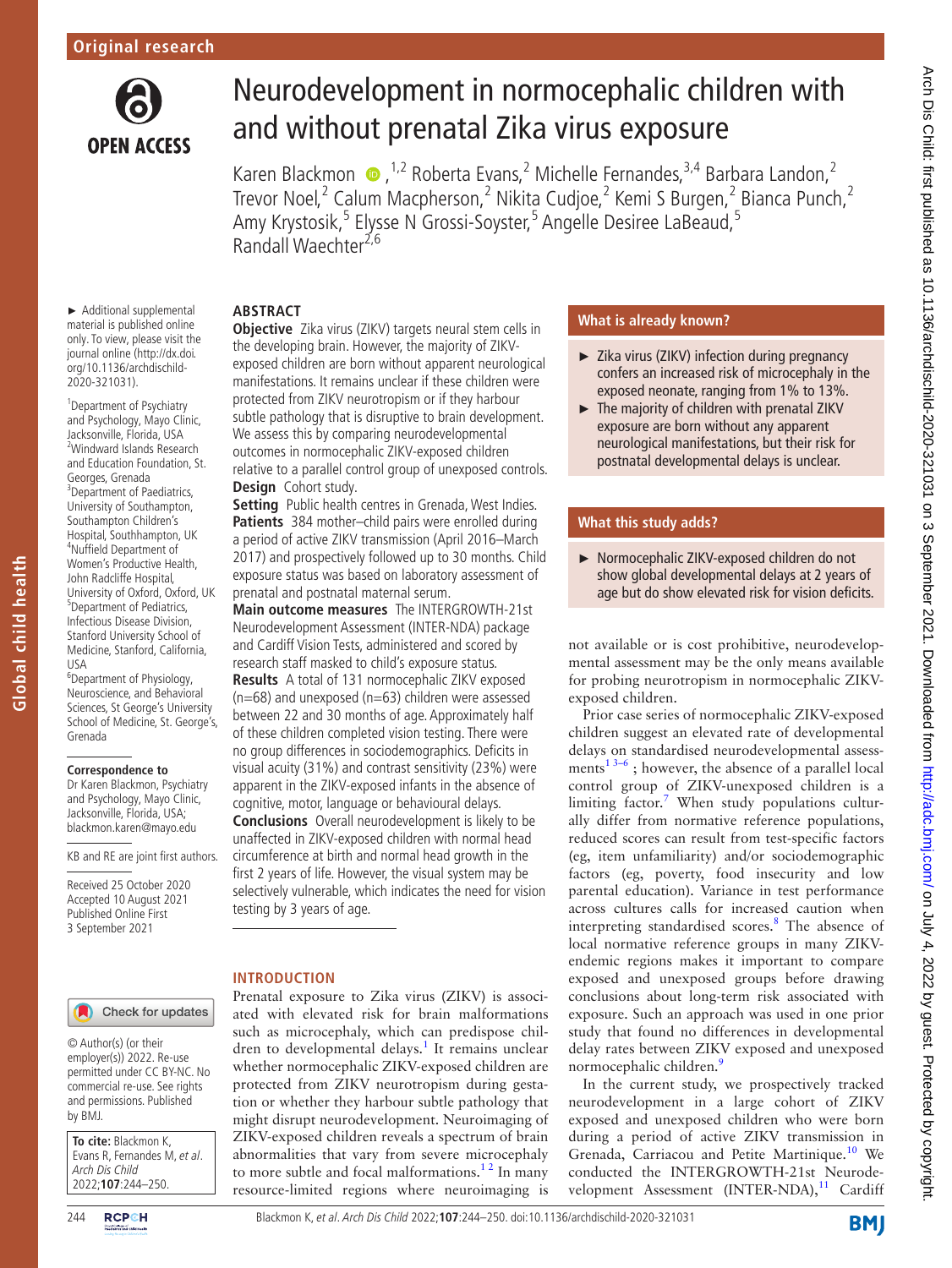



<span id="page-1-0"></span>**Figure 1** Flow diagram of maternal enrolment, maternal serum testing, maternal Zika virus infection classification, child exposure status and child outcome evaluation. Figure represents original work created by authors.

Visual Acuity Test  $(CAT)^{12}$  and Cardiff Contrast Test  $(CCT)^{13}$  $(CCT)^{13}$  $(CCT)^{13}$ when the children were between 22 and 30 months of age to determine whether there were cognitive, motor, language, behaviour and/or vision deficits associated with ZIKV exposure, after accounting for confounding variables such as neonatal complications, household income, parental education and food security.

## **METHODS**

#### **Participants**

Mother–child pairs were prospectively enrolled between April 2016 and March 2017. A total of 384women consented to participate (see [figure](#page-1-0) 1).

#### Antenatal cohort

A total of 153 pregnant women were enrolled during pregnancy. Maternal serum was collected at a single time point during the prenatal period as well as at a follow-up time point during the postnatal period (0–12 months postpartum).

## Postnatal cohort

A total of 231women were recruited during the postnatal period. Maternal serum was collected at a single time point during the postnatal period (0–12 months postpartum).

## **Laboratory testing**

Maternal serum samples were initially assessed for flavivirus exposure with indirect IgG capture ELISA using pooled dengue virus (DENV) antigen from all four DENV serotypes[.14](#page-5-8) Maternal serum samples were further assessed using a multiplexed assay on a nanostructured plasmonic gold (pGOLD) platform (Nirmidas Biotech, Palo Alto, California, USA) for the detection of IgG against ZIKV and DENV antigens.<sup>15</sup> The pGOLD IgG immunoassay was used to cross-validate ELISA results and distinguish ZIKV from DENV exposure, as it has demonstrated sensitivity and specificity to ZIKV greater than 90% and 98%, respectively, in the convalescent phase. $15$ 

## **Head circumference classification**

Children's occipitofrontal head circumference was measured at birth and at a follow-up visit between 22 and 30 months of age to ensure that none of the children developed late onset microcephaly[.16](#page-5-10) Measurements were made by three independent raters and the mean of these measurements was used. Normocephalic was defined as occipitofrontal head circumference between the 3rd and 97th percentile for sex and age in accordance with WHO child growth standards.<sup>[17 18](#page-5-11)</sup>

## **Sociodemographic measures**

We administered a structured interview and questionnaire set to primary caregivers to determine whether ZIKV exposed and unexposed children were similar in terms of household demographics, such as maternal age at delivery, maternal education, household income, maternal social support (Social Support Questionnaire),<sup>[19](#page-6-0)</sup> food security (Food Security Questionnaire),<sup>[20](#page-6-1)</sup> and household stress (Chaos, Hubbub, and Order scale).<sup>21</sup> We assessed child anthropometrics to determine whether the two groups were comparable in physical growth at the time of outcome assessment.<sup>[22](#page-6-3)</sup>

## **Neurodevelopmental assessment**

The INTER-NDA was conducted between the ages of 22 and 30 months. The INTER-NDA is a 37-item measure that combines caregiver report with objective assessment of developmental skill acquisition.<sup>11 23 24</sup> It has been validated as a measure of neurodevelopment in 22–30 month old children, $^{24}$  $^{24}$  $^{24}$  with minimal vari-ance across cultures.<sup>[25](#page-6-5)</sup> Normative standards were created from over 1200 healthy children from Brazil, India, Italy, Kenya and the UK.<sup>[11](#page-5-5)</sup> The INTER-NDA was administered by trained technicians who were masked to the child's serological status and fluent in the local culture and dialect. Cognition, motor and language items are scored on a four-point scale with higher scores indicating more optimal performance. Behavioural items are rated on a three-point scale with higher scores indicating more positive or negative behaviours. Mean index scores were calculated for each child and converted to standardised scores (range=0–100, mean=50). The threshold for normalcy was defined as  $\geq 10$ th percentile, which translated to a standardised score ≥38.5 for cognition,  $\geq$  25.7 for fine motor,  $\geq$  51.7 for gross motor,  $\geq$  17.8 for language,  $\geq 51.4$  for positive behaviour and  $\leq 50.0$  for negative behaviour, in accordance with the INTER-NDA standard protocol.<sup>[11](#page-5-5)</sup>

## **Visual acuity**

The  $CAT^{12}$  was used to assess visual acuity, which is the ability to detect fine visual detail. The CAT involves preferential looking towards two-dimensional pictures that progressively 'vanish' by becoming smaller in outline. Picture cards were presented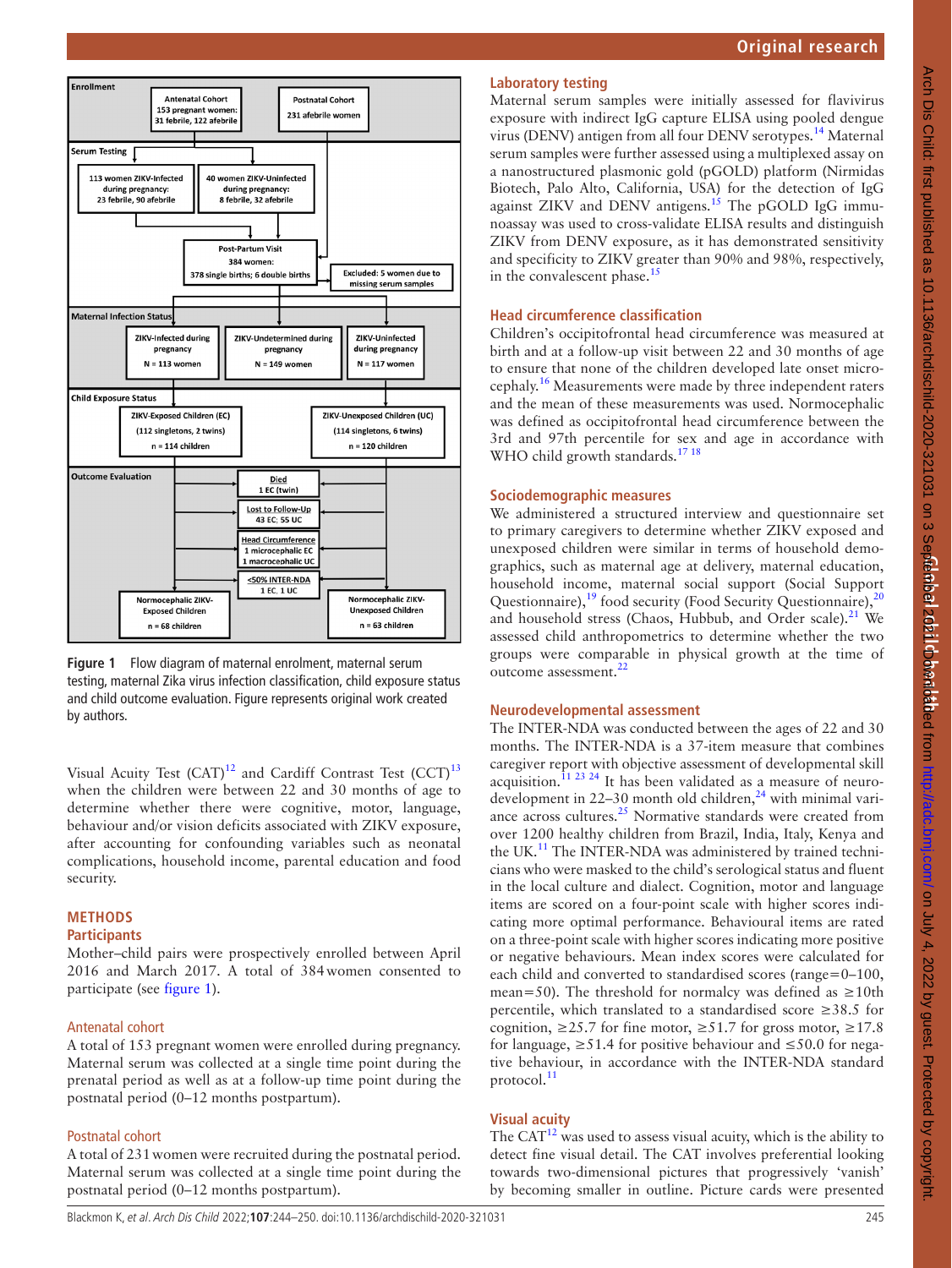to children at a distance of 50cm. Resulting 'Logarithm of the Minimum Angle of Resolution (LogMAR)' scores were used for analyses. LogMAR scores range from 0.1 to 1.0, with lower scores indicating better visual acuity.<sup>26</sup> The CAT has been validated for use in toddlers.[12](#page-5-6) Both vision tests were performed binocularly.

## **Visual contrast sensitivity**

The  $CCT^{13}$  $CCT^{13}$  $CCT^{13}$  was used to assess contrast sensitivity, which is the ability to visually detect large but faint objects. Administration is similar to the CAT with vanishing optotypes that progressively decrease in light/dark contrast. Normative estimates for toddlers range from 33.33 to 100, with higher scores indicating better contrast sensitivity.<sup>13</sup>

## **Inclusion criteria**

Children were included in the normocephalic ZIKV-exposed group if: (1) they were born to mothers classified as 'ZIKV-Infected' during pregnancy based on positive prenatal laboratory results for ZIKV, with avidity testing showing infection in the past 6 months<sup>15</sup>; (2) they were normocephalic on birth and postnatal measurements; and (3) they completed at least 50% of the items on the INTER-NDA.

Children were included in the normocephalic unexposed group if: (1) they were born to mothers who were classified as 'ZIKV-Uninfected' during pregnancy, based on prenatal and postnatal negative laboratory results for ZIKV; (2) they were normocephalic on birth and postnatal measurements; and (3) they completed at least 50% of the items on the INTER-NDA.

## **Statistical analysis**

**Global child health**

Global child health

Sociodemographics, birth complications and anthropometrics were compared across the two groups using the  $\chi^2$  test for categorical variables and t-tests for continuous variables. Analysis of covariance was used to compare the main outcome measures across groups, with age entered as a covariate. Stratified risk categories were compared across groups using the Fisher's exact test. SPSS V.23 was used for statistical analyses. All hypothesis testing was two sided with a significance threshold of p<0.05.

## **Standard protocol approval, registrations and patient consent**

Informed consent was obtained from all mothers who participated in this study. There was no financial compensation.

#### **RESULTS**

After application of inclusion criteria, a total of 68 exposed and 63 unexposed children were included in outcome analyses ([online supplementary appendix 1](https://dx.doi.org/10.1136/archdischild-2020-321031); [figure](#page-1-0) 1). There were no differences in sociodemographics between mothers who consented for outcome assessment and those who were lost to follow-up (see [table](#page-2-0) 1).

There were no findings of craniofacial disproportions, arthrogryposis or motor abnormalities in the two groups at birth. This suggests that, in addition to normal head circumference, our sample of ZIKV-exposed infants had no apparent neurological manifestations at birth. The two groups did not differ in the rate of premature births or neonatal complications such as jaundice, eye infections, respiratory infections or need for respiratory assistance (see [table](#page-3-0) 2).

#### **Sociodemographic and anthropometric measures**

Comparison of sociodemographic features between the two groups showed no differences in maternal age at delivery,

<span id="page-2-0"></span>**Table 1** Sociodemographic characteristics of normocephalic ZIKV exposed and unexposed children who were lost to follow-up

|                    | Children lost to follow-up Children followed<br>(n=98) (%) | $(n=131)(%$ | $\chi^2$ | P value |
|--------------------|------------------------------------------------------------|-------------|----------|---------|
|                    | Household income (monthly Eastern Caribbean dollars)       |             | 2.18     | 0.70    |
| Under 1000         | 9(9)                                                       | 9(7)        |          |         |
| 1001-2000          | 16(16)                                                     | 19 (15)     |          |         |
| 2001-3000          | 19 (19)                                                    | 25 (19)     |          |         |
| Over 3000          | 9(9)                                                       | 20(15)      |          |         |
| Unknown/refused    | 45 (46)                                                    | 58 (44)     |          |         |
| Maternal education |                                                            |             | 2.60     | 0.63    |
| Primary            | 10(10)                                                     | 20(15)      |          |         |
| Secondary          | 53 (55)                                                    | 72 (55)     |          |         |
| College degree     | 8(8)                                                       | 9(7)        |          |         |
| Graduate degree    | 4(4)                                                       | 8(6)        |          |         |
| Unknown/refused    | 23 (23)                                                    | 22(17)      |          |         |

ZIKV, Zika virus.

income, maternal education, food security, social support and household stress (see [table](#page-3-0) 2). There were also no group differences in sex distribution, age, head circumference, weight or height (at time of outcome assessment), indicating a similar rate of physical development (see [table](#page-3-0) 2).

#### **Neurodevelopmental outcomes**

There were no group differences in standardised INTER-NDA scores across cognition, motor, language and behavioural domains (see [table](#page-4-0) 3) or in the number of children classified as being at elevated risk for developmental delays in these domains based on standardised cut-off scores (see [table](#page-4-1) 4).

## **Visual acuity and contrast sensitivity**

A total to 65 children completed visual acuity testing (29 exposed, 36 unexposed) and 54 children completed contrast sensitivity testing (26 exposed, 28 unexposed). Visual acuity and contrast sensitivity were reduced in ZIKV-exposed children relative to unexposed children (see [table](#page-4-0) 3). When compared with the CAT normative standards, 9/29 (31%) ZIKV exposed and 4/36 (11%) unexposed children were below age expectations in visual acuity (see [table](#page-4-1) 4), with more pronounced deficits (logMAR score >0.5) in 3/29 (10%) exposed and 0/36 (0%) unexposed. When compared with CCT normative standards, 6/26 (23%) exposed and 2/28 (7%) unexposed children were below age expectations.

## **DISCUSSION**

In this study, we found no evidence of delays in cognition, language functions, motor skills, or behaviour in normocephalic ZIKV-exposed children at 22–30 months of age, relative to a group of sociodemographically matched unexposed children. However, ZIKV-exposed children did show more deficits in visual acuity and contrast sensitivity, which is consistent with the rate of vision abnormalities found in other cohorts of infants with prenatal ZIKV exposure but without any other central nervous system findings. $27$  This suggests that vision may be particularly vulnerable to prenatal ZIKV exposure, even in the absence of other neurodevelopmental delays.

Developmental delays in normocephalic ZIKV-exposed children have been previously reported $\frac{1}{3}$ <sup>3-6</sup> but without comparison with local unexposed controls. Use of non-local reference groups can lead to overestimated risk of developmental delays when children are sociodemographically and culturally different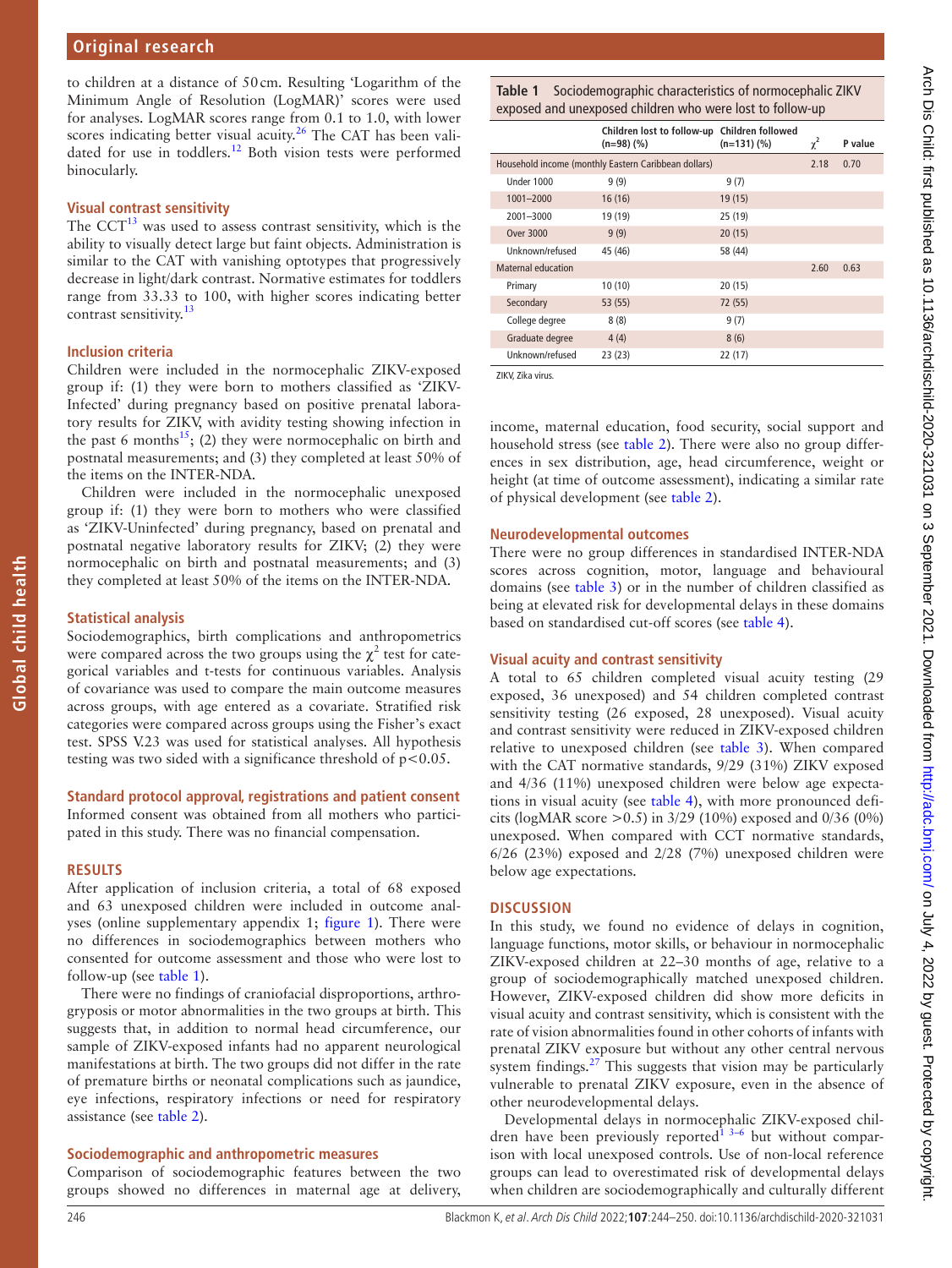<span id="page-3-0"></span>

| Table 2 Demographic characteristics of the cohort    |                                     |                                        |          |         |  |
|------------------------------------------------------|-------------------------------------|----------------------------------------|----------|---------|--|
|                                                      | ZIKV-exposed children (n=68), n (%) | ZIKV-unexposed children* (n=63), n (%) | $\chi^2$ | P value |  |
| Child's sex                                          |                                     |                                        | 0.021    | 0.88    |  |
| <b>Males</b>                                         | 38 (56)                             | 36 (57)                                |          |         |  |
| <b>Females</b>                                       | 30(44)                              | 27(43)                                 |          |         |  |
| Household income (monthly Eastern Caribbean dollars) |                                     |                                        | 1.87     | 0.76    |  |
| <b>Under 1000</b>                                    | 5(7)                                | 4(7)                                   |          |         |  |
| 1001-2000                                            | 9(13)                               | 10(17)                                 |          |         |  |
| 2001-3000                                            | 11(16)                              | 14(23)                                 |          |         |  |
| <b>Over 3000</b>                                     | 10(15)                              | 9(15)                                  |          |         |  |
| Unknown/refused                                      | 33 (49)                             | 23 (38)                                |          |         |  |
| <b>Maternal education</b>                            |                                     |                                        | 2.09     | 0.72    |  |
| Primary                                              | 11(16)                              | 8(13)                                  |          |         |  |
| Secondary                                            | 35 (52)                             | 35 (58)                                |          |         |  |
| College degree                                       | 5(7)                                | 4(7)                                   |          |         |  |
| Graduate degree                                      | 6(9)                                | 2(3)                                   |          |         |  |
| Unknown/refused                                      | 11(16)                              | 11 (19)                                |          |         |  |
| Food security                                        |                                     |                                        | 2.79     | 0.42    |  |
| Food secure                                          | 27(40)                              | 25(41)                                 |          |         |  |
| Food insecure (moderate)                             | 18 (26)                             | 21(35)                                 |          |         |  |
| Food insecure (severe)                               | 8(12)                               | 7(12)                                  |          |         |  |
| Unknown/refused                                      | 15 (22)                             | 7(12)                                  |          |         |  |
| Prematurity                                          |                                     |                                        | 4.05     | 0.13    |  |
| Delivery at >37 weeks gestation                      | 53 (78)                             | 51 (85)                                |          |         |  |
| Delivery at $\leq$ 37 weeks gestation                | 3(4)                                | 5(8)                                   |          |         |  |
| Unknown/refused                                      | 12 (18)                             | 4(7)                                   |          |         |  |
| <b>Neonatal complications</b>                        |                                     |                                        | 0.89     | 0.64    |  |
| No complication                                      | 48 (71)                             | 45 (75)                                |          |         |  |
| <b>Neonatal complications</b>                        | 17(25)                              | 14(23)                                 |          |         |  |
| Unknown/refused                                      | 3(4)                                | 1(2)                                   |          |         |  |
|                                                      | Mean (SD)                           | Mean (SD)                              | t-Value  | P value |  |
| Gestational age at delivery (in weeks)               | 39.39 (1.67)                        | 38.80 (2.60)                           | $-1.43$  | 0.16    |  |
| Mother's age at delivery (in years)                  | 29.15 (5.85)                        | 28.51(7.13)                            | $-0.55$  | 0.58    |  |
| Child's age at outcome (in months)                   | 24.65 (1.30)                        | 24.61 (0.92)                           | $-0.18$  | 0.86    |  |
| Child's head circumference (z-score)t                | 0.56(0.89)                          | 0.53(0.95)                             | $-0.19$  | 0.85    |  |
| Child's weight (z-score)t                            | 0.48(1.06)                          | 0.37(1.19)                             | $-0.54$  | 0.59    |  |
| Child's height (z-score)t                            | 0.14(1.05)                          | $-0.08(0.98)$                          | $-1.15$  | 0.25    |  |
| Household CHAOS Scale                                | 26.79 (7.72)                        | 27.14 (7.72)                           | $-0.21$  | 0.83    |  |
| <b>Household Social Support Questionnaire</b>        | 38.08 (10.10)                       | 35.23 (9.42)                           | $-1.39$  | 0.17    |  |

\*Household variables will sum to n=60, rather than n=63, due to three twin births in unexposed group.

†Z-scores were calculated using WHO Child Growth Standards.

CHAOS, chaos, order, and hubbub; ZIKV, Zika virus.

from those represented by the normative sample.<sup>[8](#page-5-2)</sup> We overcame these limitations by comparison of exposed and unexposed groups that had similar rates of prematurity, neonatal complications, low household income, low parental education and food insecurity. This approach revealed that ZIKV-exposed children perform on par with unexposed children across measures of cognitive, motor, language and behavioural development at 2years of age.

Nevertheless, there was evidence for deficits in visual acuity and contrast sensitivity. This is consistent with animal studies and human case series that demonstrate a particular vulnerability in the developing brain's visual system to ZIKV infection. In mice, ZIKV targets neural progenitor cells and glial cells in a pattern that suggests local astrocytic release of ZIKV progeny.<sup>28 29</sup> ZIKV appears to have an affinity for the retinal ganglion cells, optic nerve and lateral geniculate nucleus in mice.<sup>28</sup> Ocular abnormalities, such as focal pigmentary changes and chorioretinal

atrophy and scarring, are common in children with congenital Zika syndrome and microcephaly $30-32$  and are also found in normocephalic ZIKV-exposed children.<sup>27 33</sup> This indicates that eye abnormalities can result from intrauterine ZIKV infection, even without other obvious neurological signs.

Visual acuity deficits are apparent in approximately 90% of infants with congenital Zika syndrome and microcephaly.<sup>34</sup> We show that approximately 31% of normocephalic ZIKV-exposed children have deficits in visual acuity at 2 years of age. It is unclear whether this may be due to retinal anomalies or delays in the maturation of cortical visual functions. The visual system undergoes rapid cortical development in the first 2 years of life,  $35$ with binocular visual acuity normally reaching adult levels after 5 years of age.<sup>[36](#page-6-12)</sup> Additional follow-up testing with funduscopy is needed to confirm whether early ocular abnormalities may be the primary driver of later visual acuity and contrast sensitivity deficits in our cohort.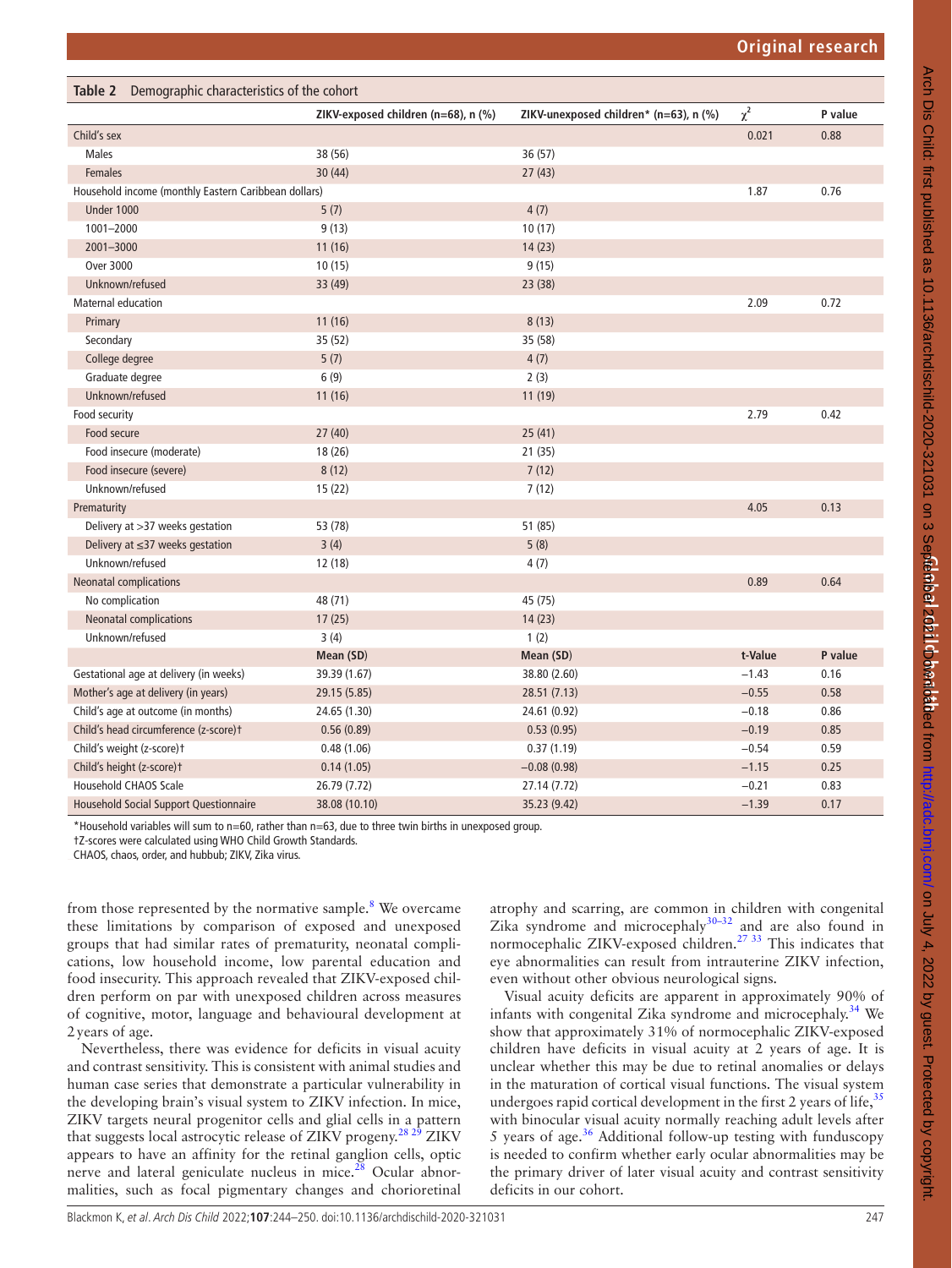<span id="page-4-0"></span>

| INTERGROWTH 21st Neurodevelopmental Assessment (INTER-NDA) and Cardiff Vision Test scores<br>Table 3 |                                             |                                             |       |         |
|------------------------------------------------------------------------------------------------------|---------------------------------------------|---------------------------------------------|-------|---------|
|                                                                                                      | ZIKV exposed (n=68)                         | ZIKV unexposed (n=63)                       |       |         |
| <b>INTER-NDA domains</b>                                                                             | Standardised domain score mean (SD; 95% CI) | Standardised domain score mean (SD; 95% CI) | $F^*$ | P value |
| Cognition                                                                                            | 63.71 (13.22; 60.57 to 66.86)               | 67.17 (12.92; 63.91 to 70.44)               | 2.280 | 0.134   |
| Fine motor                                                                                           | 91.99 (11.16; 89.25 to 94.95)               | 93.83 (11.72; 90.97 to 96.68)               | 0.833 | 0.363   |
| Gross motor                                                                                          | 92.97 (10.67; 90.31 to 95.63)               | 92.77 (11.49; 90.01 to 95.54)               | 0.011 | 0.918   |
| Language                                                                                             | 66.20 (19.45; 61.43 to 70.95)               | 66.10 (20.38; 61.17 to 71.05)               | 0.001 | 0.981   |
| Positive behaviour                                                                                   | 75.26 (22.13; 70.42 to 79.77)               | 78.61 (19.57; 73.45 to 83.18)               | 0.830 | 0.364   |
| Negative behaviour                                                                                   | 26.59 (26.89; 19.15 to 34.04)               | 18.42 (23.40; 10.74 to 26.46)               | 2.900 | 0.091   |
| <b>Cardiff Vision Tests</b>                                                                          | $ZIKV$ exposed ( $n=29$ )                   | Unexposed $(n=38)$                          |       |         |
| Visual acuity (logMAR)                                                                               | $0.36$ (0.14; 0.31 to 0.41)                 | $0.26$ (0.14; 0.21 to 0.30)                 | 9.77  | 0.003   |
|                                                                                                      | $ZIKV$ exposed $(n=26)$                     | ZIKV unexposed (n=30)                       |       |         |
| Contrast sensitivity                                                                                 | 42.31 (18.24; 35.17 to 49.74)               | 50.89 (17.32; 46.70 to 60.26)               | 4.94  | 0.03    |

\*With age entered as a covariate.

logMAR, logarithm of the minimum angle of resolution; ZIKV, Zika virus.

In terms of the timing of formal visual testing in ZIKVexposed children, we recommend assessment prior to school entry; however, assessment of vision in young children can be challenging due to limited attention and cooperation. We were unable to obtain valid vision test results in approximately half of the children who cooperated with other INTER-NDA domains. Assessment around 36 months of age may be the optimal time window to allow for sufficient behavioural maturation to support cooperation with vision test procedures and to identify problems early enough to promote school readiness.

Study limitations include a small sample size, particularly for vision assessments. However, our sample should be considered sociodemographically representative of the larger Grenadian population, given that recruitment took place in public health

<span id="page-4-1"></span>

| Developmental delay risk stratification in children with and without prenatal ZIKV exposure<br>Table 4 |                              |                                   |          |                        |
|--------------------------------------------------------------------------------------------------------|------------------------------|-----------------------------------|----------|------------------------|
|                                                                                                        | ZIKV exposed (n=68), $n$ (%) | ZIKV unexposed (n=63), n (%)      | $\chi^2$ | Fisher's exact p value |
| Cognition                                                                                              |                              |                                   |          |                        |
| Low risk of delay*                                                                                     | 64 (94)                      | 61 (97)                           | 0.549    | 0.682                  |
| Med to high risk of delay*                                                                             | 4(6)                         | 2(3)                              |          |                        |
| Fine motor                                                                                             |                              |                                   | $NA*$    | $NA*$                  |
| Low risk of delay*                                                                                     | 68 (100)                     | 63 (100)                          |          |                        |
| Med to high risk of delay*                                                                             | 0(0)                         | 0(0)                              |          |                        |
| <b>Gross motor</b>                                                                                     |                              |                                   | $NA*$    | $NA^*$                 |
| Low risk of delay*                                                                                     | 68 (100)                     | 63 (100)                          |          |                        |
| Med to high risk of delay*                                                                             | 0(0)                         | 0(0)                              |          |                        |
| Language                                                                                               |                              |                                   | 0.003    | 1.000                  |
| Low risk of delay*                                                                                     | 67 (99)                      | 62 (98)                           |          |                        |
| Med to high risk of delay*                                                                             | 1(1)                         | 1(2)                              |          |                        |
| Positive behaviour                                                                                     |                              |                                   | 1.621    | 0.232                  |
| Low risk of delay*                                                                                     | 55 (81)                      | 56 (89)                           |          |                        |
| Med to high risk of delay*                                                                             | 13(19)                       | 7(11)                             |          |                        |
| Negative behaviour                                                                                     |                              |                                   |          |                        |
| Low risk of delay*                                                                                     | 56 (89)                      | 52 (91)                           | 0.182    | 0.766                  |
| Med to high risk of delay*                                                                             | 7(11)                        | 5(9)                              |          |                        |
|                                                                                                        | ZIKV exposed (n=29)          | <b>ZIKV</b> unexposed<br>$(n=38)$ | $\chi^2$ | P value                |
| Visual acuity (logMAR)                                                                                 |                              |                                   | 4.424    | 0.035                  |
| Low risk of delayt                                                                                     | 20(69)                       | 34 (89%)                          |          |                        |
| Med to high risk of delayt                                                                             | 9(31)                        | 4(11)                             |          |                        |
|                                                                                                        | ZIKV exposed (n=26)          | <b>ZIKV</b> unexposed<br>$(n=30)$ |          |                        |
| Contrast sensitivity                                                                                   |                              |                                   | 3.063    | 0.080                  |
| Low risk of delayt                                                                                     | 20(77)                       | 28 (93)                           |          |                        |
| Med to high risk of delayt                                                                             | 6(23)                        | 2(7)                              |          |                        |

NA=not applicable because cell sizes were too small to run proportional analyses.

\*Cut-off scores for classification of delay risk (<10th percentile) in cognition, fine motor, gross motor, and language domains were obtained from the INTER-NDA international standardisation sample.<sup>[17](#page-5-11)</sup>

†Cut-off scores for classification of delays in visual acuity and contrast sensitivity were obtained from the Cardiff standardisation samples.<sup>18</sup> INTER-NDA, INTERGROWTH-21st Neurodevelopment Assessment; logMAR, logarithm of the minimum angle of resolution; ZIKV, Zika virus.

Arch Dis Child: first published as 10.1136/archdischild-2020-321031 on 3 September 2021. Downloaded from http://adc.bmj.com/ on July 4, 2022 by guest. Protected by copyright. Arch Dis Child: first published as 10.1136/archdischild-2020-3210p 13 September 2021. Downloaded from <http://adc.bmj.com/> on July 4, 2022 by guest. Protected by copyright.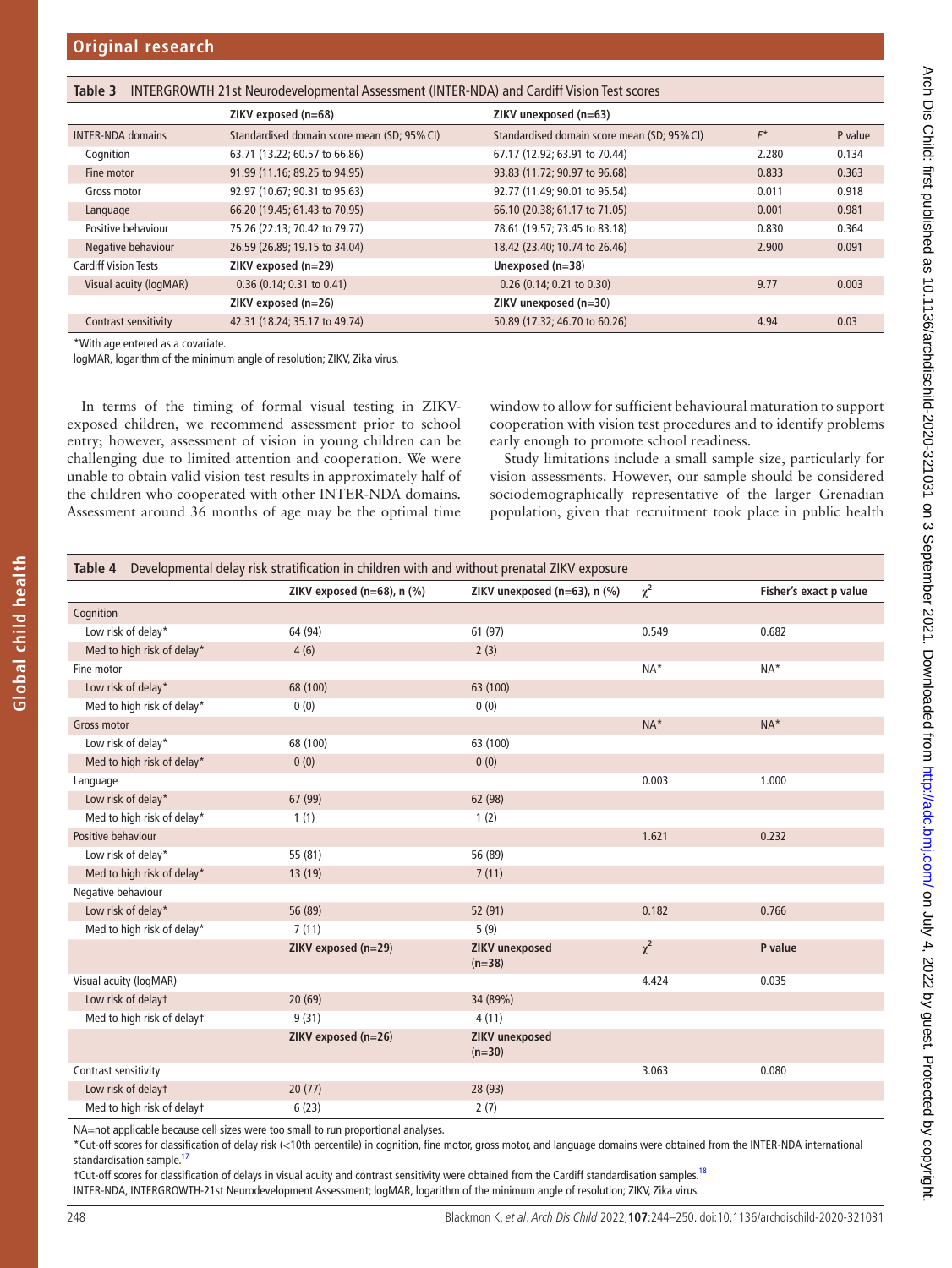centres and mothers who consented to outcome assessments did not differ sociodemographically from those who were lost to follow-up. Second, the absence of an ophthalmologist on our research team precluded our ability to rule out retinal or optic nerve damage in the children with lower CAT or CCT scores. Given our results, we have now enlisted a paediatric ophthalmologist to perform an examination with funduscopy at follow-up time-points. Third, neuroimaging was not performed; therefore, we could not determine whether ZIKV-associated imaging findings commonly found in normocephalic ZIKV-exposed children were also present in our cohort.<sup>[2](#page-5-12)</sup> Fourth, although it is assumed that the ZIKV strain transmitted by *Aedes aegypti* in Grenada is of the same Asian lineage as that transmitted in Brazil and other South American countries, it is not clear whether virus-specific adaptations may have led to variations in pathogenesis across different regions.<sup>37</sup> <sup>38</sup> Fifth, it is difficult to distinguish between mosquito-borne viruses by serology due to cross-reactivity within viral families; however, we used the pGOLD platform, which is specifically designed to minimise cross-reactivity and distinguish between ZIKV and DENV.<sup>15</sup> Finally, by including all pregnant mothers, regardless of symptom status, we were unable to confirm the timing of ZIKV infection. This makes it unclear whether low rates of neurodevelopmental delays may be due to infection occurring later in pregnancy, after a protective zone of mature villous trophoblasts has been established in the uteroplacental circulatory system, $3940$  or other yet to be identified protective factors. However, the presence of visual deficits suggests incomplete protection in at least a subset of the children.

## **CONCLUSION**

Prospective tracking of normocephalic ZIKV-exposed children alongside a parallel group of unexposed children revealed no major delays in cognition, motor skills, language or behaviour at 2years of age. However, the presence of visual acuity and contrast sensitivity deficits suggests that the visual system may be selectively vulnerable to prenatal ZIKV exposure. Ophthalmological evaluations should be considered essential components of surveillance initiatives in the event of future ZIKV outbreaks, and formal vision testing is recommended in ZIKV-exposed infants around 3 years of age.

**Correction notice** This article has been updated since it was published online. Author Elysse Grossi-Soyster's surname has been corrected.

**Acknowledgements** We would like to thank the women, children and their families who participated in the assessments and the Ministry of Health of Grenada for their support and use of public health centres. We would like to acknowledge Aklemia Rhonda Lucas for her assistance with scheduling participants, Veronica Mapp for her assistance with serum preparation, Erin Ingraham for assistance with data entry and the following team members for assistance with data collection: Rashida Isaac, Elbernezer Andrew, Adlyn Matthew, Kimberly Douglas, Nekisha St. Bernard and Ann Hopkin.

**Contributors** KB and RE drafted the manuscript and contributed equally as cofirst authors. All authors critically revised the manuscript for important intellectual content. KB conducted statistical analyses. ENG-S conducted serological analyses. KB, MF, BL, ADL and RW obtained funding. RE, NC, KSB, BP, TN, CM, AK and ENG-S contributed administrative and technical support. ADL and RW are co-last authors.

**Funding** This work was supported by St George's University/Windward Islands Research and Education Foundation (grant number GSP-SRGI-18009 to KB); US Agency for International Development (grant number AID-OAA-A-14-00028 to KB, RW and ADL); National Institutes of Health (grant number R21HD093551-01 to RW, BL and MF); Stanford Maternal Child Health Research Institute (ADL); and an Academic Clinical Fellowship in Paediatrics from the National Institute for Health Research, UK, to the University of Southampton (MF).

**Competing interests** None declared.

**Patient consent for publication** Not required.

**Ethics approval** Institutional Review Board approval was obtained at St George's University (IRB#16061) and Stanford University (IRB#45242).

**Provenance and peer review** Not commissioned; externally peer reviewed.

**Data availability statement** Data are available on reasonable request. Data from this study are available upon reasonable request.

**Supplemental material** This content has been supplied by the author(s). It has not been vetted by BMJ Publishing Group Limited (BMJ) and may not have been peer-reviewed. Any opinions or recommendations discussed are solely those of the author(s) and are not endorsed by BMJ. BMJ disclaims all liability and responsibility arising from any reliance placed on the content. Where the content includes any translated material, BMJ does not warrant the accuracy and reliability of the translations (including but not limited to local regulations, clinical guidelines, terminology, drug names and drug dosages), and is not responsible for any error and/or omissions arising from translation and adaptation or otherwise.

**Open access** This is an open access article distributed in accordance with the Creative Commons Attribution Non Commercial (CC BY-NC 4.0) license, which permits others to distribute, remix, adapt, build upon this work non-commercially, and license their derivative works on different terms, provided the original work is properly cited, appropriate credit is given, any changes made indicated, and the use is non-commercial. See: [http://creativecommons.org/licenses/by-nc/4.0/.](http://creativecommons.org/licenses/by-nc/4.0/)

#### **ORCID iD**

Karen Blackmon <http://orcid.org/0000-0002-2665-7807>

## **REFERENCES**

- <span id="page-5-0"></span>1 Cranston JS, Tiene SF, Nielsen-Saines K, et al. Association between antenatal exposure to Zika virus and anatomical and neurodevelopmental abnormalities in children. [JAMA Netw Open](http://dx.doi.org/10.1001/jamanetworkopen.2020.9303) 2020;3:e209303.
- <span id="page-5-12"></span>2 Aragao MFVV, Holanda AC, Brainer-Lima AM, et al. Nonmicrocephalic Infants with Congenital Zika Syndrome Suspected Only after Neuroimaging Evaluation Compared with Those with Microcephaly at Birth and Postnatally: How Large Is the Zika Virus "Iceberg"? [AJNR Am J Neuroradiol](http://dx.doi.org/10.3174/ajnr.A5216) 2017;38:1427–34.
- 3 Lopes Moreira ME, Nielsen-Saines K, Brasil P, et al. Neurodevelopment in infants exposed to Zika virus in utero. [N Engl J Med](http://dx.doi.org/10.1056/NEJMc1800098) 2018;379:2377-9.
- 4 Nielsen-Saines K, Brasil P, Kerin T, et al. Delayed childhood neurodevelopment and neurosensory alterations in the second year of life in a prospective cohort of ZIKVexposed children. [Nat Med](http://dx.doi.org/10.1038/s41591-019-0496-1) 2019;25:1213–7.
- 5 Faiçal AV, de Oliveira JC, Oliveira JVV, et al. Neurodevelopmental delay in normocephalic children with in utero exposure to Zika virus. [BMJ Paediatr Open](http://dx.doi.org/10.1136/bmjpo-2019-000486) 2019;3:e000486.
- 6 Mulkey SB, Arroyave-Wessel M, Peyton C, et al. Neurodevelopmental abnormalities in children with in utero Zika virus exposure without congenital Zika syndrome. JAMA [Pediatr](http://dx.doi.org/10.1001/jamapediatrics.2019.5204) 2020;174:269–76.
- <span id="page-5-1"></span>7 Vouga M, Pomar L, Panchaud A, et al. A critical analysis of the neurodevelopmental and neurosensory outcomes after 2 years for children with in utero Zika virus exposure. [Nat Med](http://dx.doi.org/10.1038/s41591-019-0630-0) 2019;25:1641–2.
- <span id="page-5-2"></span>8 Pendergast LL, Schaefer BA, Murray-Kolb LE, et al. Assessing development across cultures: invariance of the Bayley-III scales across seven international MAL-ED sites. [Sch Psychol Q](http://dx.doi.org/10.1037/spq0000264) 2018;33:604-14.
- <span id="page-5-3"></span>9 Gerzson LR, de Almeida CS, Silva JHda, et al. Neurodevelopment of Nonmicrocephalic children, after 18 months of life, exposed prenatally to Zika virus. [J Child Neurol](http://dx.doi.org/10.1177/0883073819892128) 2020;35:278–82.
- <span id="page-5-4"></span>10 Brenciaglia M, Noël TP, Fields PJ, et al. Clinical, serological, and molecular observations from a case series study during the Asian lineage Zika virus outbreak in Grenada during 2016. [Can J Infect Dis Med Microbiol](http://dx.doi.org/10.1155/2018/4635647) 2018;2018:1-9.
- <span id="page-5-5"></span>11 Fernandes M, Villar J, Stein A, et al. INTERGROWTH-21st project international INTER-NDA standards for child development at 2 years of age: an international prospective population-based study. **[BMJ Open](http://dx.doi.org/10.1136/bmjopen-2019-035258) 2020**;10:e035258.
- <span id="page-5-6"></span>12 Adoh TO, Woodhouse JM. The Cardiff acuity test used for measuring visual acuity development in toddlers. [Vision Res](http://dx.doi.org/10.1016/0042-6989(94)90168-6) 1994;34:555-60.
- <span id="page-5-7"></span>13 Barbareza R, Woodhouse M, Oduwaiye K. A new contrast sensitivity test for young children?The Cardiff contrast test. [Ophthalmic and Physiological Optics](http://dx.doi.org/10.1016/S0275-5408(97)80752-1) 1997;17:175.
- <span id="page-5-8"></span>14 Grossi-Soyster EN, Cook EAJ, de Glanville WA, et al. Serological and spatial analysis of alphavirus and flavivirus prevalence and risk factors in a rural community in Western Kenya. [PLoS Negl Trop Dis](http://dx.doi.org/10.1371/journal.pntd.0005998) 2017;11:e0005998.
- <span id="page-5-9"></span>15 Zhang B, Pinsky BA, Ananta JS, et al. Diagnosis of Zika virus infection on a nanotechnology platform. [Nat Med](http://dx.doi.org/10.1038/nm.4302) 2017;23:548–50.
- <span id="page-5-10"></span>16 van der Linden V, Pessoa A, Dobyns W, et al. Description of 13 Infants Born During October 2015-January 2016 With Congenital Zika Virus Infection Without Microcephaly at Birth - Brazil. [MMWR Morb Mortal Wkly Rep](http://dx.doi.org/10.15585/mmwr.mm6547e2) 2016;65:1343–8.
- <span id="page-5-11"></span>17 World Health Organization. Screening, assessment and management of neonates and infants with complications associated with Zika virus exposure in utero. WHO, 2016. Available: [http://apps.who.int/iris/bitstream/10665/204475/1/WHO\\_ZIKV\\_MOC\\_16.](http://apps.who.int/iris/bitstream/10665/204475/1/WHO_ZIKV_MOC_16.3_eng.pdf?ua=1) [3\\_eng.pdf?ua=1](http://apps.who.int/iris/bitstream/10665/204475/1/WHO_ZIKV_MOC_16.3_eng.pdf?ua=1) [Accessed 7 Apr 2020].